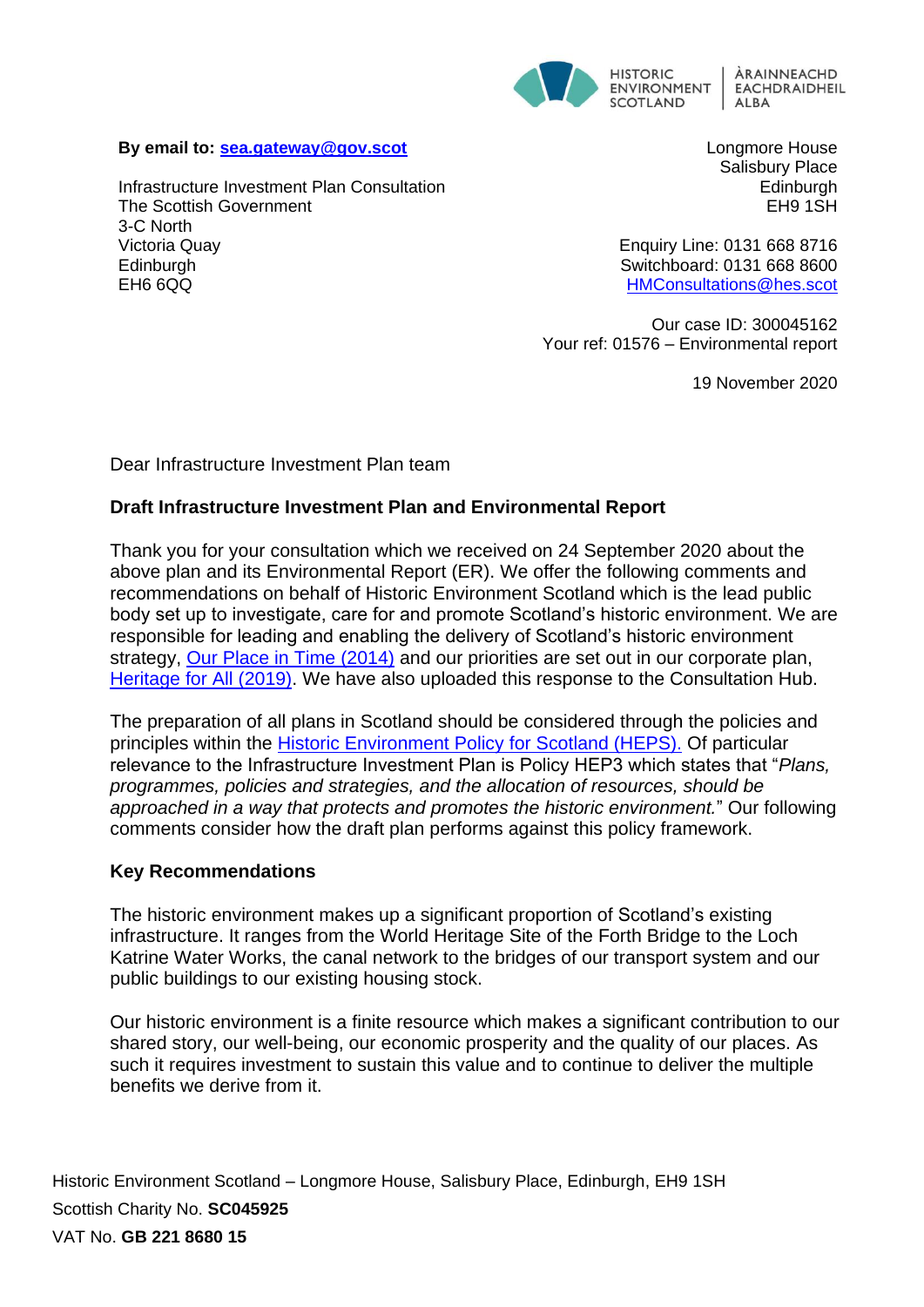

We therefore welcome the overarching message of the plan in prioritising investment of our existing infrastructure over the creation of the new. However, we consider that the plan would benefit from greater recognition and expression of the role played by the historic environment as part of our existing infrastructure. We therefore have the following recommendations for addressing this in finalising the plan as well as how the historic environment should be considered in decision making processes being put forward by the plan.

# **1. Infrastructure and the Historic Environment.**

The role that the historic environment plays in providing our infrastructure should be made more explicit in the finalised Infrastructure Investment Plan. In its current form the plan makes no reference to cultural value of our infrastructure resource. Many existing infrastructure assets form part of our historic environment and have become culturally significant in their own right. In light of this, we believe the plan could do more to recognise this important aspect and factor considerations around the cultural significance of infrastructure assets into the decision making process. **We recommend that the plan makes clear how the cultural value of our historic environment assets is expected to be taken into account through the Common Investment Hierarchy.**

# **2. The Definition of Infrastructure**

We welcome the wide definition of infrastructure proposed. However, in order to more clearly represent the multiple values that our infrastructure does and can deliver **we would recommend that the term** *facilities* **is replaced by** *assets*. This will help recognise much of our infrastructure delivers multiple benefits and has intrinsic value beyond its primary or original use.

# **3. Maintenance, Reuse and Adaptation of Infrastructure Assets while safeguarding cultural significance**

The global climate emergency has created a pressing requirement for the maintenance, re-use and adaptation of our existing buildings and places, recognising that the energy and carbon used in their manufacture and construction has already been spent. In maintaining our existing infrastructure assets appropriate adaptation is, however, necessary to ensure that approaches which may harm the fabric or cultural significance of our historic buildings are avoided. HES has undertaken extensive and pioneering work on climate change adaptation. Our [Climate Action Plan 2020-25](https://www.historicenvironment.scot/archives-and-research/publications/publication/?publicationId=94dd22c9-5d32-4e91-9a46-ab6600b6c1dd) sets out how we plan to share knowledge, build resilience and support others in addressing the climate emergency. We have also issued guidance on [Climate Change Impacts \(HES, 2019\)](https://www.historicenvironment.scot/archives-and-research/publications/publication/?publicationId=843d0c97-d3f4-4510-acd3-aadf0118bf82) and the [Use and Adaptation of Listed Buildings \(HES, 2019\)](https://www.historicenvironment.scot/archives-and-research/publications/publication/?publicationId=8ab1f9c9-521a-435e-a3f2-aa240119b5e1) and technical information on [Fabric Improvements for Energy Efficiency in Traditional Buildings \(2013\).](https://www.historicenvironment.scot/archives-and-research/publications/publication/?publicationId=179c1909-3679-4486-9583-a59100fa98c1) **We recommend that this knowledge and experience is utilised in the development of asset management strategies.**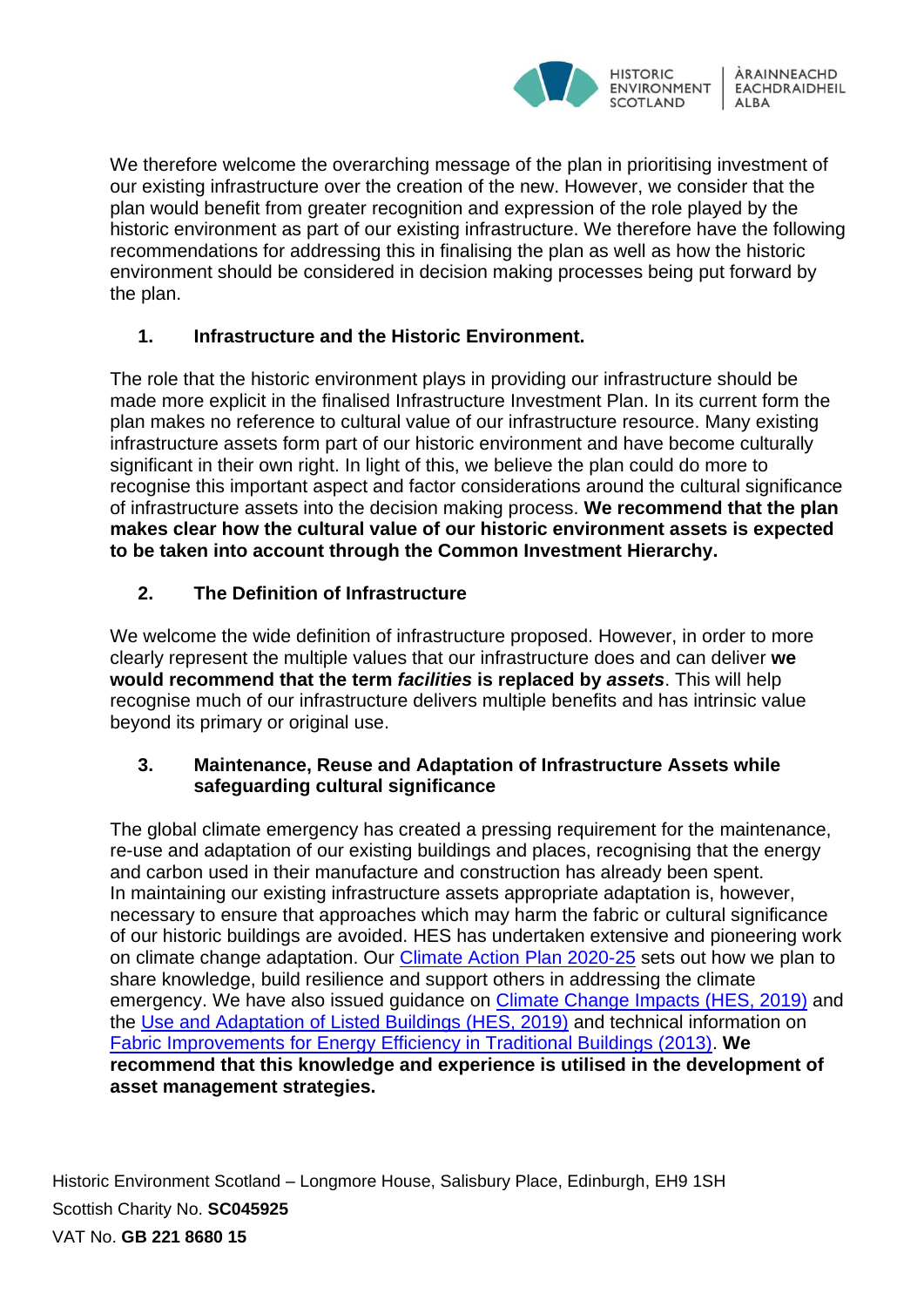

# **4. Impact Assessment and Prioritisation**

The proposed method for considering investment priorities and outcomes outlined in the indicative dashboard does not offer indicators that will recognise the heritage value of infrastructure assets. This will aid in the identification of positive outcomes for our historic environment through investment. **We would recommend that an indicator for the historic environment is included in the common assessment framework to ensure that the cultural value of our existing infrastructure assets is taken into account in informing prioritisation and decision making as well as ensuring that potential positive outcomes are recognised.** 

# **5. Asset Management**

We consider that a sound and informed asset management strategy should lie at the heart of the decision making processes of any body that is responsible for multiple historic environment assets. We therefore strongly support the proposed introduction of new guidance on asset management. **We would welcome the opportunity to work closely with the Scottish Futures Trust in developing this guidance**.

# **6. The skills needed to maintain our existing infrastructure assets**

To deliver on the aims of the plan of prioritising maintenance and reuse, investment in skills will be required. HES has undertaken extensive work in the development of policy, guidance and technical advice on the skills required to deliver projected levels of maintenance and repair to our existing built environment. This is highlighted in the Skills [Investment Plan for Scotland's Historic Environment Sector](https://www.historicenvironment.scot/archives-and-research/publications/publication/?publicationId=15425b9a-e46d-44fd-9b19-aa1b00c3e981) and we also provide courses for the construction industry through various routes, including the [Engine Shed](https://www.engineshed.scot/) – Scotland's dedicated building conservation centre. **We would welcome discussion on what HES can offer in terms of aligning skills and training with the infrastructure investment priorities.**

# **7. TAX and financial incentives for maintenance and repair**

The current tax system encourages new build over the maintenance and repair of existing infrastructure assets through the imposition of Value Added Tax at 20% on the latter. As we recognise that the tax system is set at UK level the Scottish Government may also want to consider financial incentives for the use and adaptation of existing infrastructure assets to support climate action. **We recommend that tax structures are reviewed to provide parity for the use and adaptation of our existing infrastructure assets and that financial incentives for maintenance and repair are considered.**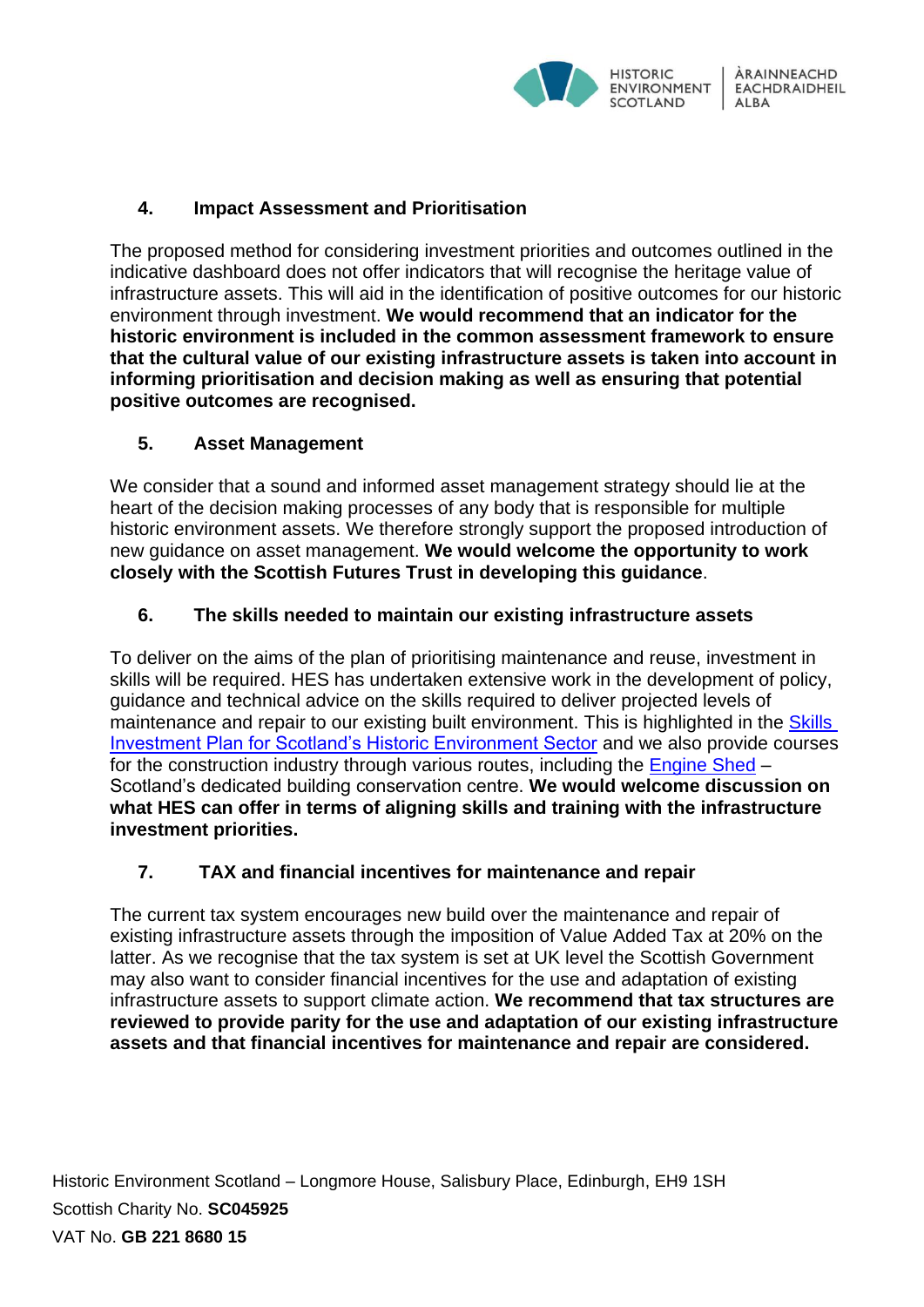

Our detailed comments on the questions included in the consultation paper are included in the attached Annex.

We hope this is helpful. Should you wish to discuss our comments in more detail, please feel welcome to contact Andrew Stevenson on 0131 668 8960 or at [andrew.stevenson2@hes.scot.](mailto:andrew.stevenson2@hes.scot)

Yours sincerely

Barbara Cummins Director of Heritage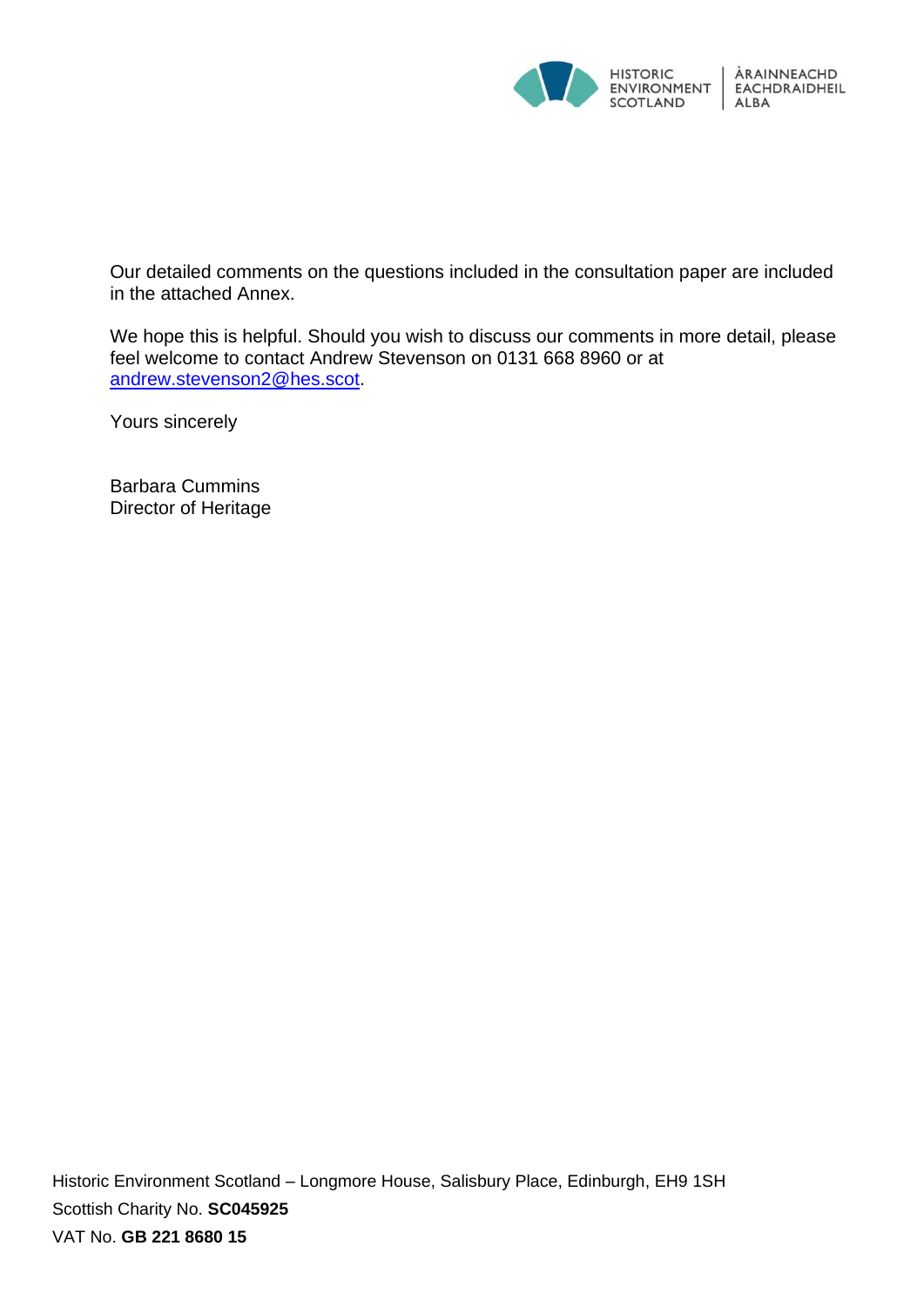

# **Annex**

**Definition of Infrastructure**

# **1a) Do you support the inclusion of natural infrastructure in our definition of infrastructure?**

Yes

**1b) Do you agree with the wording proposed for the revised definition?** 

No

# **1c) If you do not agree, please provide your suggested changes and additional material to support your answers:**

In our response to the Infrastructure Commission call for evidence we welcomed the proposed definition but highlighted that greater recognition could be given to the role our historic environment plays as part of Scotland's existing infrastructure. The proposed definition includes a wide range of structures that can be heritage assets – including canals, communications equipment, railways, piers, bridges and civic buildings. For example, the [Infrastructure Commission report](https://infrastructurecommission.scot/storage/247/FullReport_200120a.pdf) notes that 44% of the Scottish Courts and Tribunal Services estate dates from before 1960 with 86% of these assets being historic, listed and pre-1900. Furthermore, much of our existing green and blue infrastructure is also of cultural significance, be they parks and gardens, designed landscapes, battlefields, hydro schemes or canals.

In light of this we continue to believe that greater recognition of the under pinning historic environment element of our infrastructure can be made throughout the plan. Furthermore, we consider that the current definition focusses on the service provision role played by these assets as opposed to the wider benefits accrued from our infrastructure resources, which can change over time.

We would therefore recommend that the word *facilities* is replaced by *assets* in order to recognise much of our infrastructure delivers multiple benefits and has intrinsic value beyond its primary or original use. This would also connect well with the focus on asset management within the plan and terminology used in land-use planning and related decisions.

# **A Common Investment Hierarchy**

# **2a) Do you agree that the steps proposed in the common investment hierarchy are the right ones?**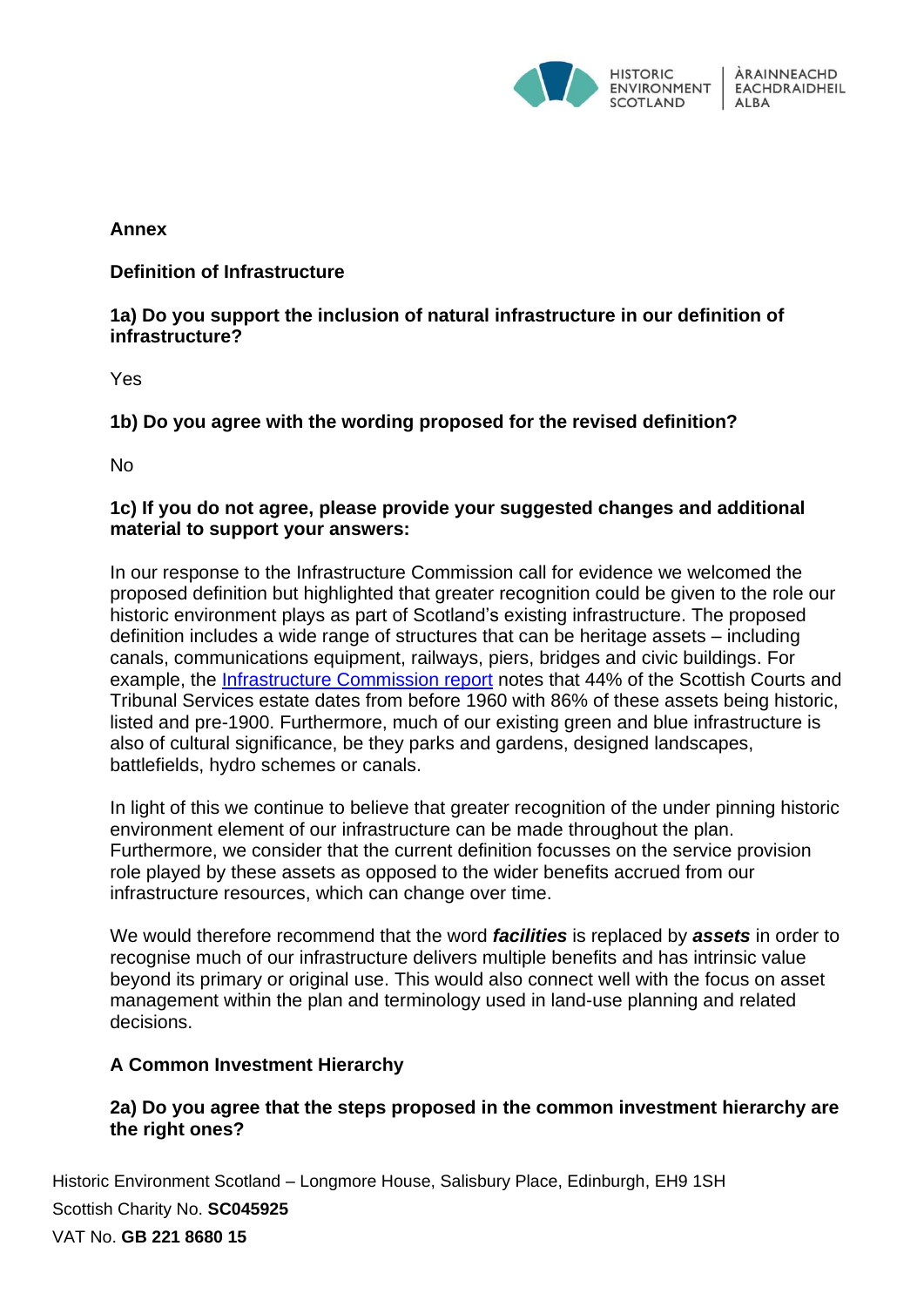

Yes

#### **2b) If you think any adjustments are needed to the proposed investment hierarchy, please provide suggested changes (and evidence, where appropriate) to support your answers**

Our historic environment has a key role to play as part of a circular economy and a green recovery. It offers multiple benefits including tackling the climate emergency, improving wellbeing, reducing inequalities and supporting inclusive growth. We therefore welcome the proposed investment hierarchy and its prioritisation of the enhancement and maintenance of existing assets.

It is also welcomed that the plan recognises that this hierarchy will require a substantial investment in maintenance and adaptation of our existing assets. This represents a significant shift in practice and will help ensure continued service delivery in a sustainable way over the long term.

In helping to implement this new hierarchy, we consider that the plan should provide greater clarity on how it is expected to be applied. For example, what particular considerations or questions should be posed at each stage and would enable progression. In particular, we would welcome clarity on the extent to which the cultural value of an existing infrastructure asset should be taken into account through this process.

Given the strong historic environment component of our infrastructure this investment approach should recognise the significant differences in maintenance, repair and upgrading of traditionally built assets and should also be supported by the development of skills in heritage and conservation. We know that skills shortages exist across the construction sector, particularly in relation to traditional building techniques. For example, there is an on-going requirement for stonemasonry and roofing skills for historic buildings, as well as skills shortages in traditional joinery, lime plastering, conservation architects and surveyors.

Finally, in terms of considering the above comments on the capacity of traditionally constructed infrastructure assets you may wish to consider replacing **Maximise** with **Optimise** in the wording of the hierarchy to reflect the type of decisions that are made when adapting and reusing such assets. This is because optimisation better recognises the various parameters that we need to work within in order to be environmentally sustainable, rather than maximising one particular outcome or benefit.

## **Assessing the Impact of Proposed Infrastructure**

**3a) Do you agree that a dashboard of indicators is the best approach to enable informed decisions to be taken about the long-term trade-offs and choices in our infrastructure investments? Please provide the reasons for your response.**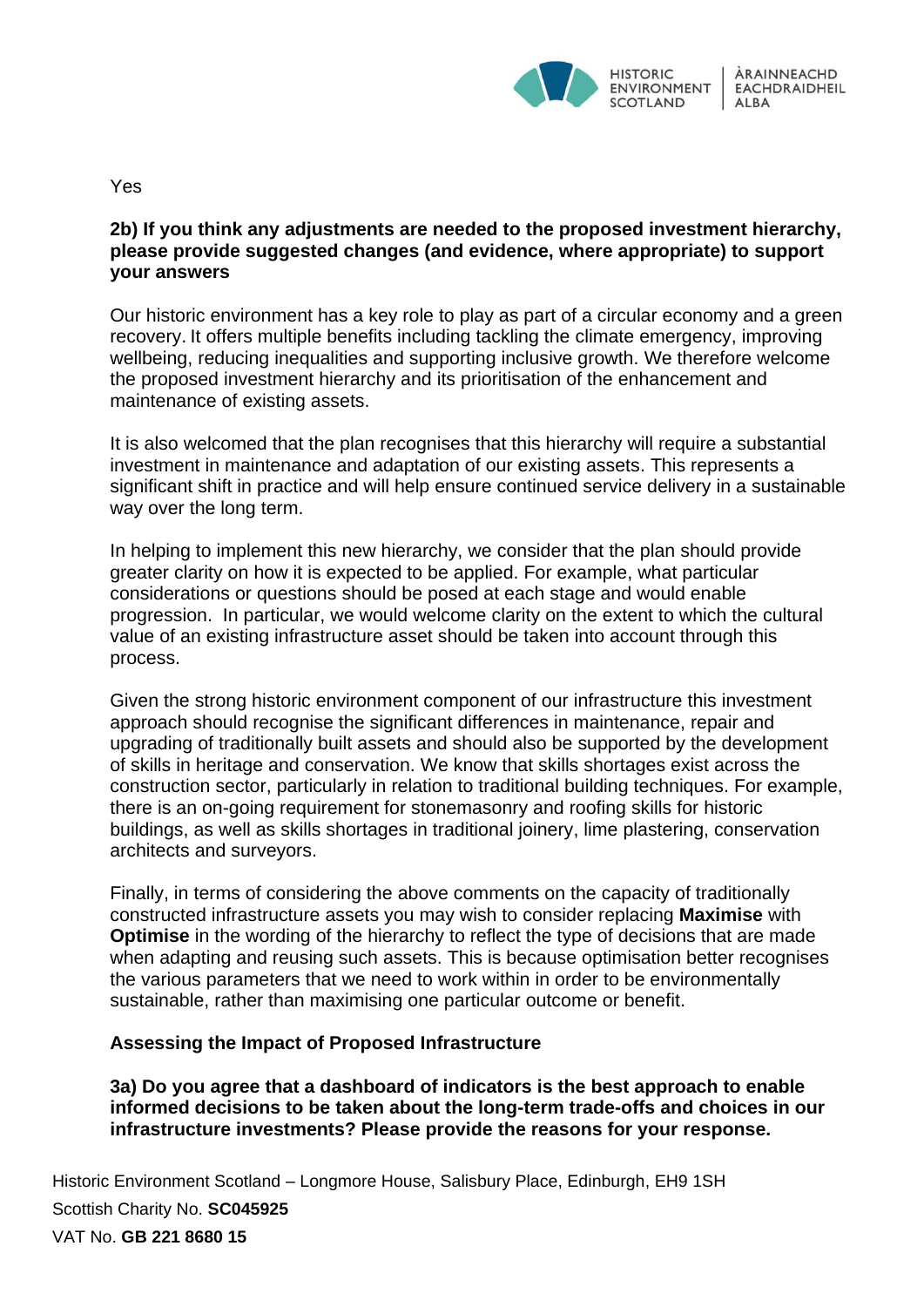

Yes. We agree that a dashboard of indicators can be a useful tool in decision making. Such a process will also encourage alignment across a number of policy areas.

## **3b) What outcomes (and/or indicators) do you think should be included in developing a common assessment framework for prioritising infrastructure investment?**

The historic environment is a cross-cutting theme for the majority of indicators and delivers against all three themes. However, there is currently no recognition of this within the dashboard and so it is unclear how this cultural element of our existing infrastructure would be considered as part of this process. It also unclear what is covered by the term "environmental sustainability" as it would appear from this section that this is predominantly a "natural environment" consideration.

The investment put forward in the plan towards the maintenance of assets can aid in the retrofit and energy efficiency of these assets, prolonging the lifespan of our housing stock and public buildings, as well as stimulating and supporting thousands of jobs as part of the Green Recovery. For example, the recently published [State of the Nation Report](https://www.ice.org.uk/getattachment/about-ice/near-you/uk/scotland/publications/ice-scotland-state-of-the-nation-report-2020/scotland-state-of-the-nation.pdf.aspx)  [2020](https://www.ice.org.uk/getattachment/about-ice/near-you/uk/scotland/publications/ice-scotland-state-of-the-nation-report-2020/scotland-state-of-the-nation.pdf.aspx) from the Institute of Chartered Engineers recognises the benefits that can be unlocked through the adaptation and mitigation of our historic environment infrastructure assets and in turn, the jobs that can be created. This report has also produced a number of indicators for the benefits of climate ready infrastructure, some of which may have direct relevance to the proposed common assessment framework.

We believe it is important to take a holistic approach to the consideration of the environmental implications of investment decisions. We would note that, in carrying out the environmental assessment of the draft plan on the historic environment, the focus has been on the potential negative impacts of new infrastructure on historic environment assets. While new infrastructure can present a number of challenges, this Infrastructure Investment Plan has the potential to deliver significant positive outcomes for the historic environment and help deliver multiple benefits. In our view, the emphasis upon a whole life approach to asset management, and directing investment decisions towards maintenance, re-use, adaptation, decarbonisation and optimisation over new build will be very positive. We recognise there will always be strong cases for newly built infrastructure, but we believe more can be done to re-use existing assets and see this plan as playing a key role in making this happen.

## **3c) Are there existing tools or methodologies you are aware of which you think the Scottish Government could draw on or adopt in developing its framework?**

Fundamental to the delivery of the aspirations of the Infrastructure Investment Plan will be improvement in current asset management practices. It is therefore welcomed that Scottish Futures Trust will be developing guidance to support this crucial area of work. Historic Environment Scotland has significant experience in this area, both in the preparation of our own [Asset Management Plan,](https://www.historicenvironment.scot/archives-and-research/publications/publication/?publicationId=bb46bde1-518e-4590-8fca-a882010e711f) our publication of guidance on Asset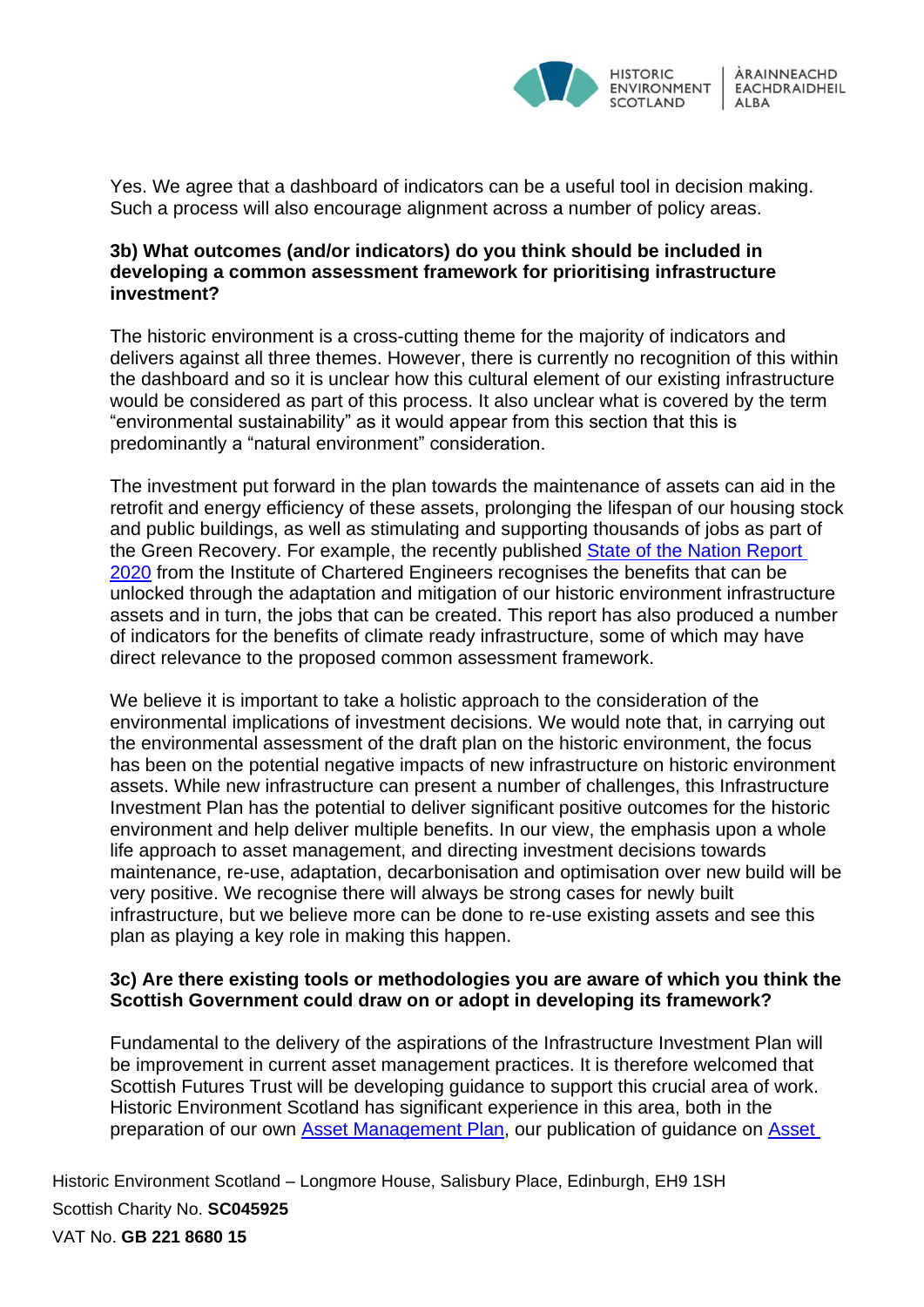

[Management](https://www.historicenvironment.scot/archives-and-research/publications/publication/?publicationId=4b5eb60b-5bfc-414e-af9e-aa24010798b4) and through the advice we give to others on the management of historic environment assets in their care. We also have experience in the preparation of management agreements for large asset owners such as the Forth Bridge and Scottish Canals. In light of this we would welcome the opportunity to work with Scottish Futures Trust in developing guidance which recognises that many of our existing and historic infrastructure assets can continue to provide multiple benefits for generations to come.

As the plan and its assessment note, climate change is a key challenge to address as part of infrastructure investment decisions and on-going management. The [Our Place in](https://www.historicenvironment.scot/about-us/who-we-are/our-place-in-time/#working-groups_tab)  [Time \(OPiT\) Climate Change working group](https://www.historicenvironment.scot/about-us/who-we-are/our-place-in-time/#working-groups_tab) is undertaking a series of activities to increase awareness of the importance of climate change to the historic environment, through improved communications and production of various outputs targeted to support decision making across specific sub-sectors. A key output of the OPIT Climate Change working group has been [A Guide to Climate Change Impacts on Scotland's Historic](https://www.historicenvironment.scot/archives-and-research/publications/publication/?publicationId=843d0c97-d3f4-4510-acd3-aadf0118bf82)  [Environment](https://www.historicenvironment.scot/archives-and-research/publications/publication/?publicationId=843d0c97-d3f4-4510-acd3-aadf0118bf82) (October 2019). This guide identifies climate change risks and hazards facing Scotland's historic environment and provides a range of adaptation measures to enhance resilience to climate change. It provides a tool for assessing hazards and levels of risk that threaten different infrastructure types in Scotland's historic environment and as such will be an important resource in the preparation of asset management strategies.

Any plan that promotes maintenance over new build will be affected by our current tax system which incentivises new build over the retention, reuse and adaptation of existing infrastructure. The 20% tax rate imposed on these works through the UK Value Added Tax system presents an imbalance in comparison to VAT liability for new build – currently applied at 5%. We continue to advocate for a review of the tax system to provide parity for the use and adaptation of existing buildings. We believe that this will release wider benefits around reuse, retrofit and adaptation including social and economic benefits and resource efficiency and ensure that infrastructure policy can play its part in meeting the 2045 carbon targets. It may be that consideration could be given to aligning such tax reforms to key policy areas such as carbon reduction works as a first step towards addressing this issue. Further to this, introduction of new financial incentives around maintenance and repair of existing infrastructure assets that support climate action could be explored by the Scottish Government – as well as the promotion of any existing incentives in this area.

In response to the Infrastructure Commission Call for Evidence we also highlighted ongoing work being carried out by the Our Place in Time (OPIT) Working Group on the development of a new [Built Heritage Plan](https://www.historicenvironment.scot/about-us/who-we-are/our-place-in-time/#working-groups_tab) for Scotland. This is at an advanced stage of its preparation and is expected to be finalised by Spring 2021. The purpose of the Built Heritage Plan is to deliver a strategic overview of our built heritage asset and identify measures to sustain it. As part of this we have been engaged in useful conversations with partners around developing a tool for helping to make investment decisions for heritage assets and would welcome the opportunity to share the emerging outputs from this with you. This draft [Sustainable Investment Toolkit](https://www.befs.org.uk/wp-content/uploads/2020/05/Draft-SIT-Complete-Pack.pdf) aims to help prioritise and clearly communicate decision-making by demonstrating the economic, cultural, environmental and social outcomes of potential investment in built heritage.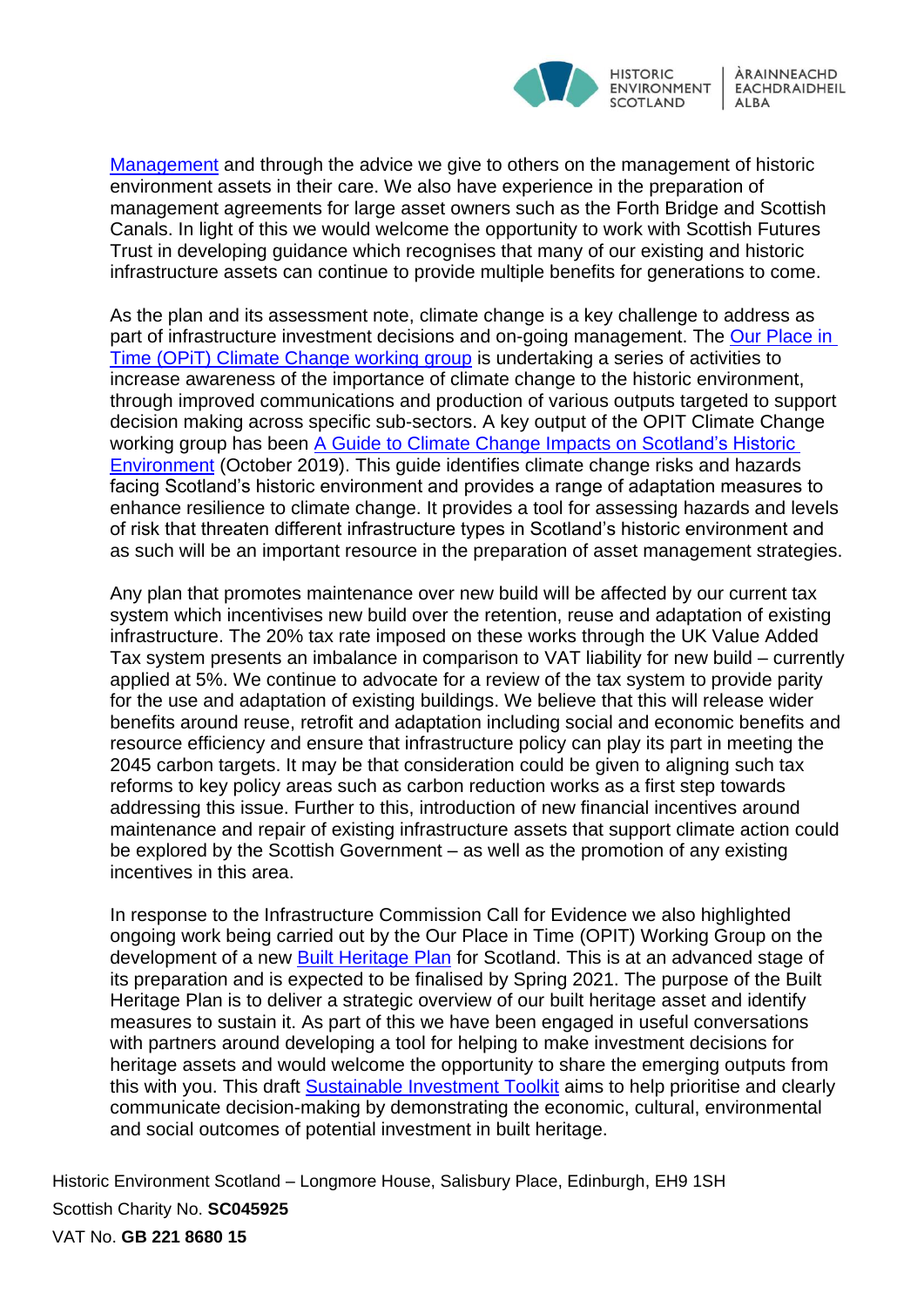

Another important tool in understanding the environmental implications of asset management strategies is environmental assessment under the Environment Assessment (Scotland) Act 2005. It would be helpful if the requirements and benefits of SEA are highlighted in the forthcoming guidance. We would be happy to provide further advice on this in due course.

# **Assessing the Greenhouse Gas Emissions Impact of Future Plans**

# **4a) Do you support the planned approach to developing a new approach to assessing the contribution made by infrastructure investment to Scotland's emissions targets?**

Yes

## **4b) Please explain and support your response with evidence.**

We welcome the exploration of alternative approaches to the assessing the contribution made by infrastructure investment to Scotland's emissions targets as we agree with plan's comments in relation to limitations of the current taxonomy approach. We consider that a combination of the approaches put forward would be the best way forward and we would offer the following comments on areas HES considers could be taken into account in developing a new approach. In moving forward we would be happy to discuss any points raised here further.

We advocate a *whole life* approach to our existing infrastructure, including traditional buildings. This means the following:

- there needs to be a shift towards a culture of ongoing care and maintenance of existing buildings to reduce the demand for additional and often unsustainable resources for new buildings
- improvements to energy efficiency should be made whilst safeguarding the cultural significance of our traditional buildings
- sensitive reuse and appropriate adaptation of our existing buildings adds to the quality of Scotland's places whilst ensuring that resources are not wasted
- where demolition is necessary, salvage and reuse of sustainable materials should be a requirement

In addition to whole life costing, we would welcome carbon life cycle assessment being employed to reflect embodied carbon from demolition, materials, transport and maintenance, as well as the operational carbon associated with heat and power. Carbon life cycle models should calculate the whole life carbon for 2030 and 2045 carbon reduction target dates, as well as the industry standard of 60 years. This avoids longer-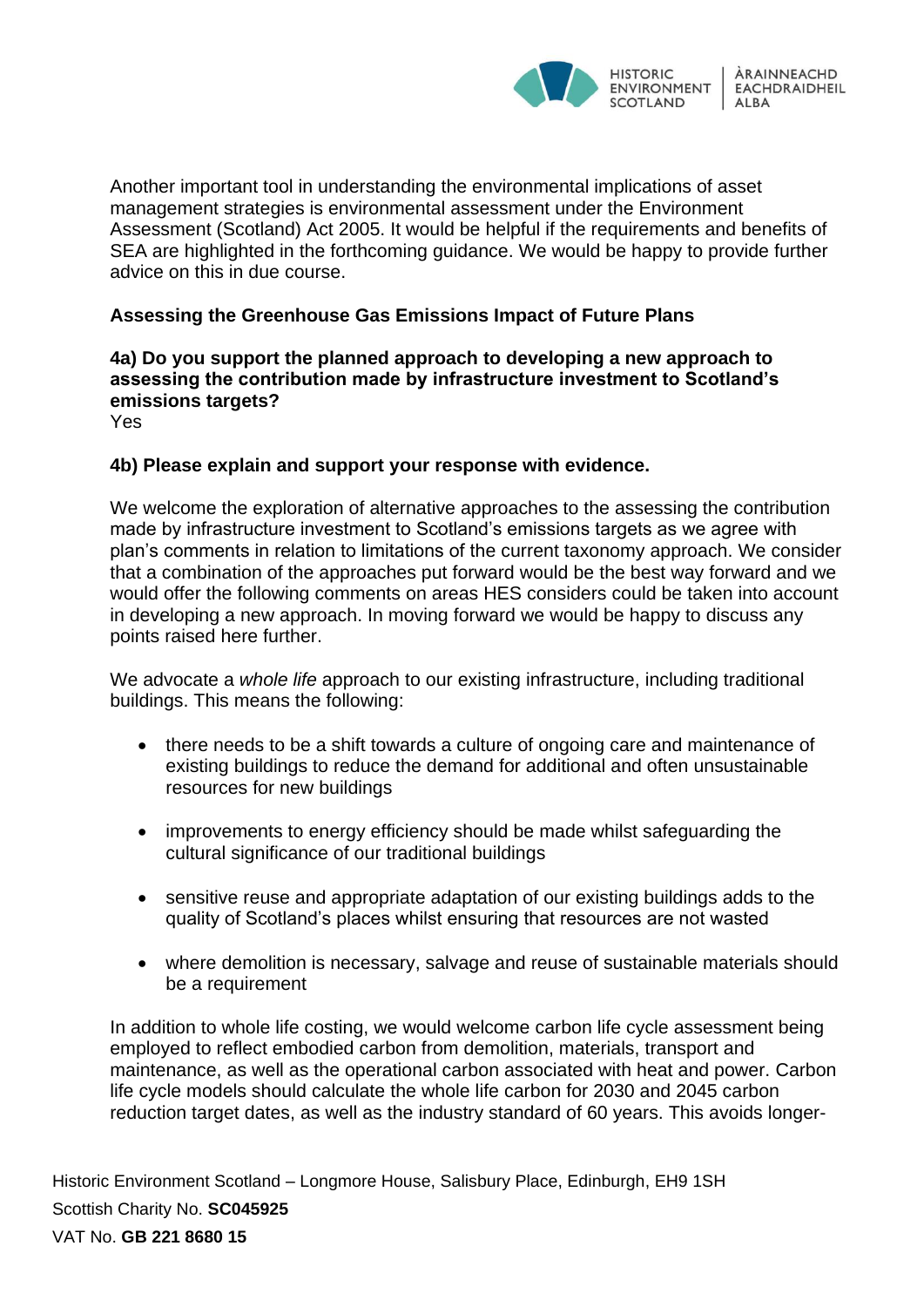

term, potentially marginal, operational benefits at the expense of significant upfront carbon impacts within the most critical short-term timescales.

Carbon life cycle assessment can identify the largest assumptions in infrastructure projects, informing tender questions and enabling informed procurement decisions. We would also suggest that the plan advocates for sustainable procurement that accounts for the carbon footprint of materials and products (i.e. country of origin and transport requirements).

Consideration should be given to assessing the carbon benefit of prolonged lifespan arising from adequate maintenance, and would be a logical piece of work in follow-up to the [Tenement Maintenance Report.](http://www.befs.org.uk/policy-topics/buildings-maintenance-2/)

Assumptions on operational carbon should be based on in-use monitored energy consumption from recent buildings of that type. This addresses the performance gap between modelled and actual energy, and potential for early stage aspirations to be impacted by the procurement process, for example through value engineering.

We are also aware of one local authority that changed its schools procurement approach due to overheating issues and significant energy performance gaps in their new build schools. We suggest energy models should be stress tested using climate projections due to increasing temperatures, health impacts of overheating, and the high energy intensiveness of active cooling.

An approach to assessing carbon impacts associated with transport might be to apply the 20 minute city approach to existing neighbourhoods, and in assessing options consider whether they impact on access to essentials services within those areas.

#### **The Environment Report**

## **5a) What are your views on the accuracy and scope of the environmental baseline set out in the Environmental Report?**

#### *Environmental Baseline*

We welcome the recognition of the [Historic Environment Policy for Scotland \(HEPS\)](https://www.historicenvironment.scot/advice-and-support/planning-and-guidance/historic-environment-policy-for-scotland-heps/) as a being a key relevant document for this plan.

In our scoping response (dated 25 June 2020) for this assessment we emphasised the need to consider not just the impact of infrastructure development on the historic environment but the significant amount of infrastructure that in itself is considered to be of historic significance and the positive impact the plan would have on this. It is our view that a greater recognition of the contribution of the historic environment within the definition of infrastructure provided would have led to differing findings in the assessment. This is particularly felt when considering the findings of the assessment in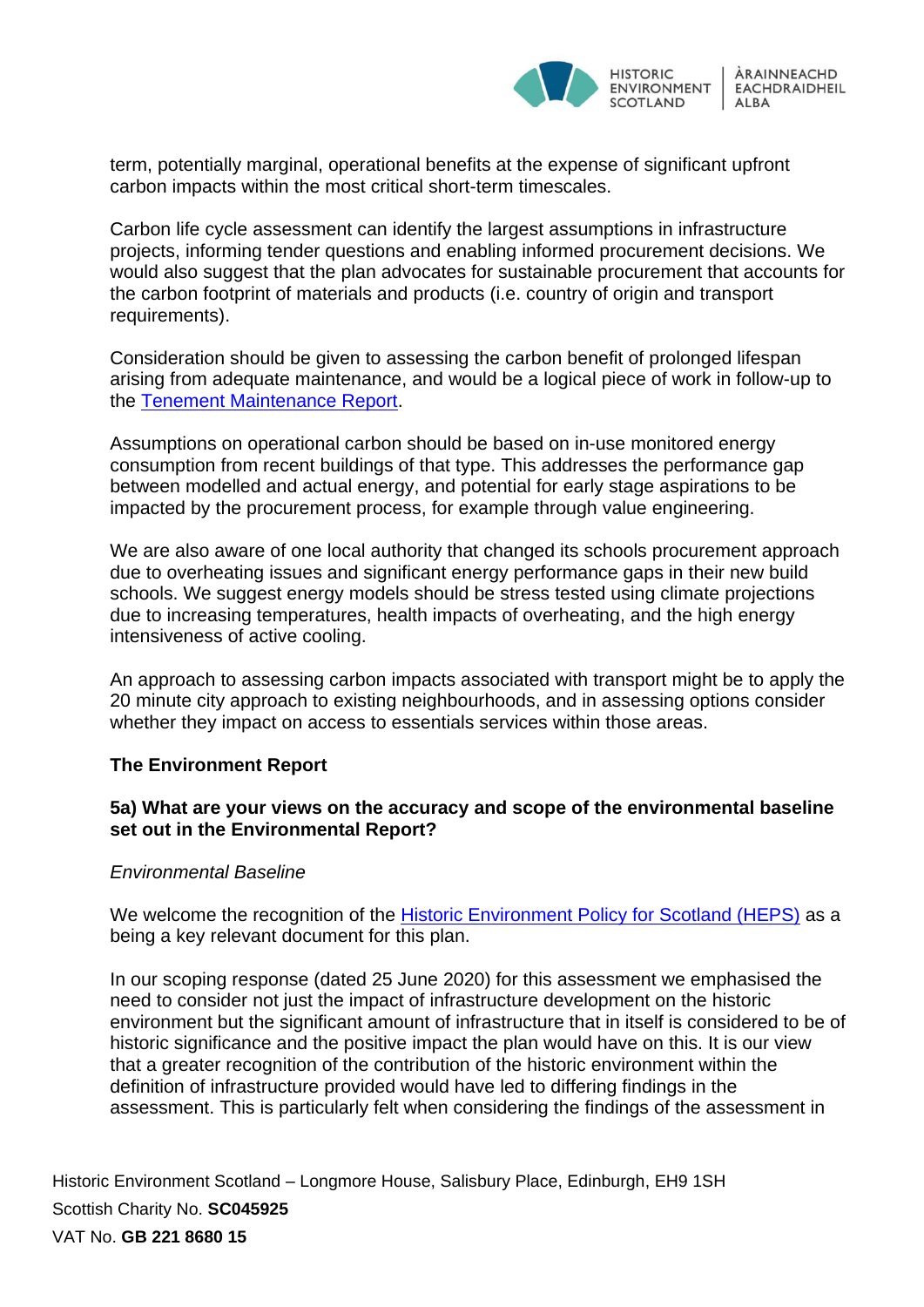

relation to the aims of the plan around maintenance, re-use and adaptation. We have provided further comments on this below.

#### *Reasonable Alternatives*

We note the commentary around the consideration of alternatives as part of this assessment. However, given that the common investment hierarchy is being presented as a new innovation we would have expected that a continuation of existing infrastructure decision-making and delivery would be considered a reasonable alternative.

## **5b) What are your views on the predicted environmental effects as set out in the Environmental Report?**

#### *Environmental Effects*

As noted above, we consider that a narrow interpretation of the historic environment baseline has led to the assessment focusing on potential adverse effects of the plan and missed the opportunity to identify a number of positive effects. In light of this we would offer the following comments on the detailed assessments of the individual elements of the plan presented in Appendix D of the Environmental Report.

#### *Summary Assessment Tables*

We welcome that the summary assessment table for the Draft Common Investment Hierarchy considers the order of prioritisation in its findings. This is particularly important as the hierarchical process in itself has the potential for environmental effect as greater weight should be given to existing assets. However, we have a number of comments to make on the assessment of the four component steps of the Investment Hierarchy which we consider may have affected the overall findings.

## *Draft Common Investment Hierarchy*

The assessment here breaks the investment hierarchy into its four component parts and offers an appraisal of the likely effect of each step. While such an approach gives an understanding of the environmental implications of each step it perhaps misses the cumulative environmental consequences of the hierarchy, in that the steps are prioritised meaning a greater emphasis on existing assets of new build. This order of prioritisation in itself has the potential for environmental effect as greater weight should be given to existing assets.

In relation to the assessment provided for *Maximise Use of Existing Assets* we note that no potential environmental effects have been identified for the historic environment. We would disagree with this assessment. Given the strong representation of the historic environment within the definition of infrastructure a focus on the maintenance, re-use and adaptation of existing assets has the potential for positive effects.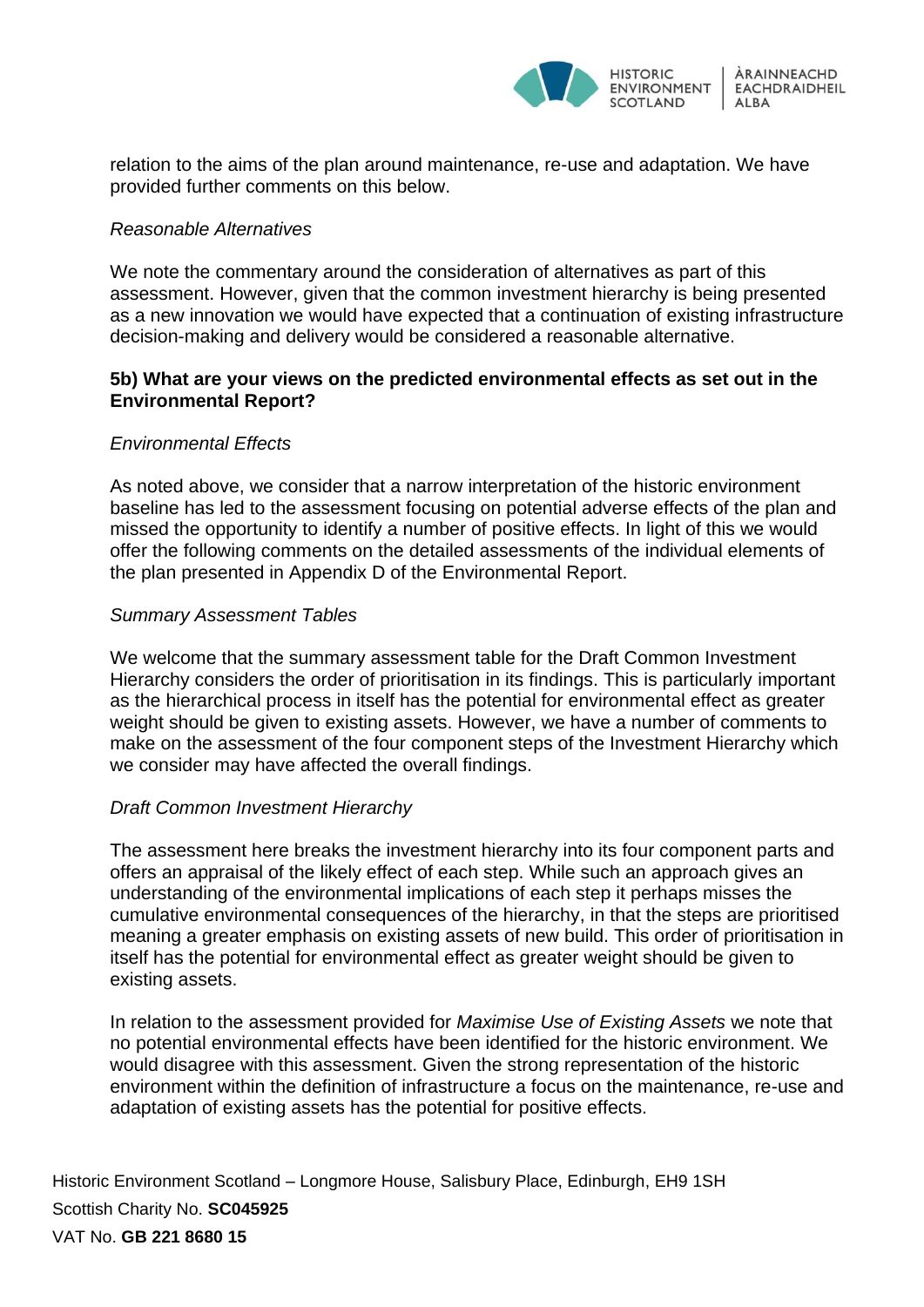

Again, no environmental effects have been identified in relation to *Repurpose and Colocate* step of the investment hierarchy. We consider that there is the potential for both positive and negative effects for the historic environment here. For example, many of our historic environment assets can be supported through reuse and adaption to new uses. We have recently published guidance on the [Use and Adaptation of Listed Buildings](https://www.historicenvironment.scot/archives-and-research/publications/publication/?publicationId=8ab1f9c9-521a-435e-a3f2-aa240119b5e1) which speaks to this issue. As noted above, asset management is a key issue here. This is particularly in the case of the disposal of assets. When decisions are made in relation to co-location that lead to vacating existing assets it is important that these decisions are taken with consideration of the future of the vacated asset.

A combination of positive and negative effects are predicted here for the historic environment in relation to the replacement or new build of infrastructure. While we are content to agree with this conclusion, we note that no explanation has been put forward for the positive effect identified. It may be that issues around facilitating increased access opportunities to the historic environment is relevant here.

#### *Enable the transition to net-zero emissions and environmental sustainability*

We welcome the recognition of the positive effects that improving resilience and adaptation to the effects of climate change can have on our historic environment resource. The assessment points to the importance of adapting the historic environment to key pressures such as flooding and coastal erosion. Further to this is the plan's emphasis on maintenance as an important tool which will include the retrofitting and adaptation of our built infrastructure assets as part of addressing climate change, helping to ensure that such assets can withstand the its effects and helps us make best use of our existing resources.

## *Driving Inclusive Economic Growth*

Investment in retrofit, adaptation and maintenance of our existing infrastructure assets will facilitate jobs and promote skills, particularly in the historic environment sector. This element of proposed investment has the potential for positive effects on the condition of our built environment.

## *Building Resilient and Sustainable Communities*

We welcome the recognition here of the positive effects for the historic environment in relation to maintaining, restoring and repurposing such assets in order to support sustainable placemaking.

## **5c) What are your views on the proposals for mitigating, enhancing and monitoring the environmental effects set out in the Environmental Report?**

## **Mitigation, Enhancement and Monitoring of environmental effects**